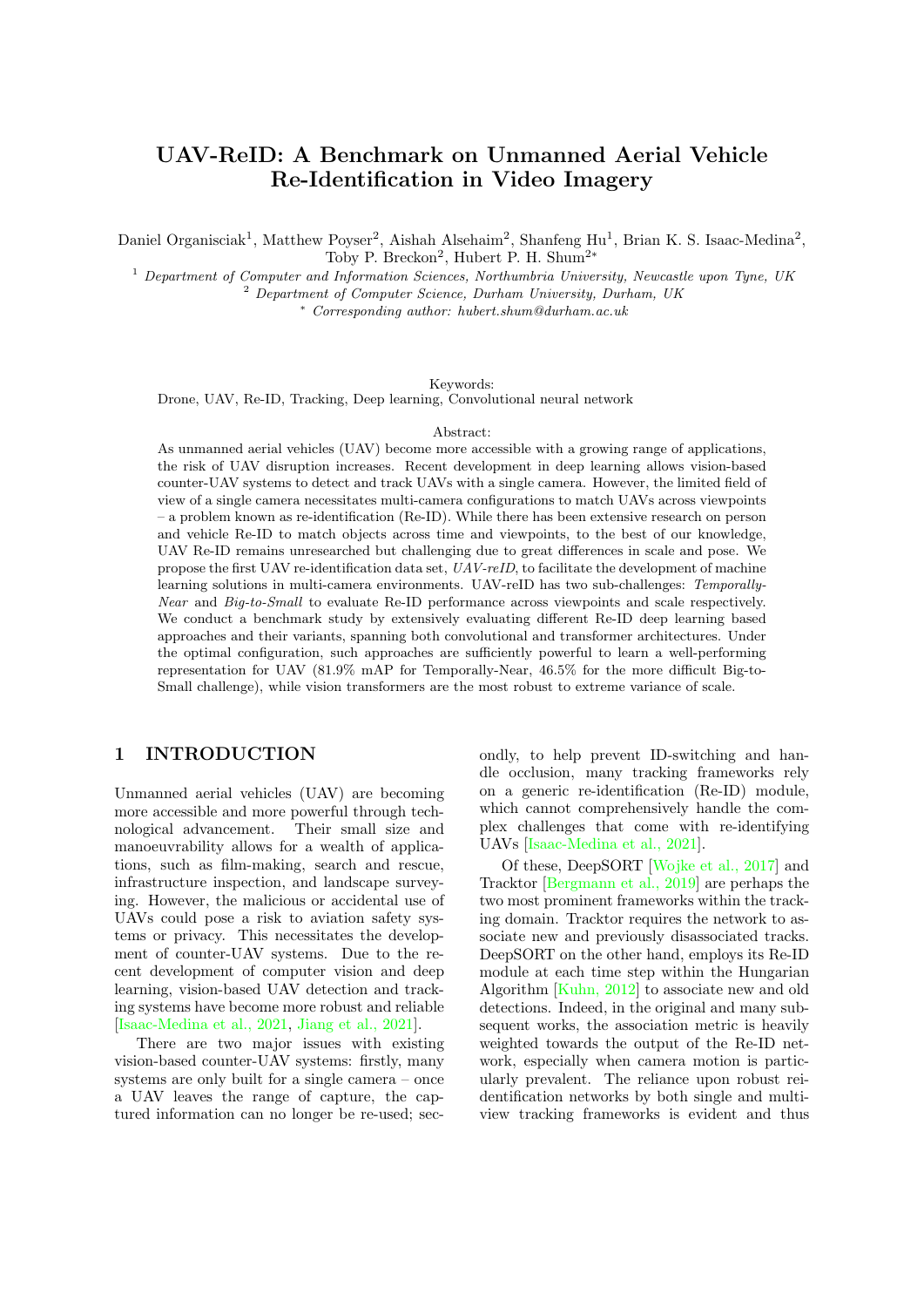<span id="page-1-1"></span><span id="page-1-0"></span>

Figure 1: The two Re-ID sub-challenges we explore. Temporally-Near models the difficulties of tracking UAVs, whereas Big-to-Small simulates cross-camera or temporally distant challenges of matching UAVs.

dedicated study to effectively re-identify UAVs is essential to solve both problems. To enable a cross-camera UAV system, effective Re-ID is needed to match observed UAVs from one camera to another from different angles, poses, and scales. Generic Re-ID mechanisms within off-theshelf tracking frameworks can be improved by designing a bespoke UAV Re-ID system to handle these extreme changes.

There has been a large body of research in Re-ID for pedestrians [\[Ye et al., 2021\]](#page-11-1) and vehicles [\[Deng et al., 2021\]](#page-9-1). Most state-of-the-art person Re-ID research typically employ engineering solutions to improve performance, such as a 'bag of tricks' [\[Luo et al., 2019\]](#page-10-3), which identifies several key Re-ID principles to adhere to. Indeed, such methods have been illustrated to introduce sufficient robustness such that state of the art results for person Re-ID can be achieved, even by shallow networks [\[Breckon and Alsehaim, 2021\]](#page-9-2). Other works exploit the relatively static colour profile of pedestrians across views with part-based systems [\[Sun et al., 2018,](#page-11-2) [Fu et al., 2019\]](#page-10-4). In contrast, vehicles have drastically different appearances across views, so this information must be incorporated into the model [\[Zhou and Shao, 2018\]](#page-11-3). For UAV Re-ID, even more consideration is required due to the increased potential for the change in viewing angle of the UAV target from any given camera position owing to their unconstrained motion in 3D space.

As a result of their unconstrained aerial motion UAV may undergo considerably greater changes in scale relative to the camera than com-

parable pedestrian or vehicle targets. Furthermore, they can appear from any angle on the sphere, compared to pedestrians and vehicles, that are typically captured from a 0-30° elevation. As a result of these extended inter-view object tracking challenges, a study is required to evaluate the performance of existing Re-ID systems on these challenges that UAVs provide.

However, to the best of our knowledge, there has been no research on UAV Re-ID. In the absence of a true multi-view UAV data set, we propose the UAV-reID dataset, as a new and challenging benchmark for UAV Re-ID. To simulate Re-ID challenges, UAV-reID has two subchallenge dataset splits: Temporally-Near aims to evaluate the performance across a short time distance, as Re-ID modules within tracking frameworks must successfully identify the same UAV in subsequent frames within videos; Big-to-Small evaluates Re-ID performance across large scale differences. The results inform Re-ID performance of matching UAVs across two cameras, or across a large timescale within the same camera. Figure [1](#page-1-0) visualises these sub-challenges.

We conduct a benchmark study of stateof-the-art deep neural networks and frameworks designed for Re-ID, including ResNet [\[He et al., 2016\]](#page-10-5), SE-ResNet [\[Hu et al., 2018\]](#page-10-6), SE-ResNeXt [\[Xie et al., 2017\]](#page-11-4), Vision Transformers (ViT) [\[Dosovitskiy et al., 2021\]](#page-10-7), ResNetMid [\[Yu et al., 2017\]](#page-11-5), Omni-scale Network (OSNet) [\[Zhou et al., 2019\]](#page-11-6), Multi-level Factorisation Network (MLFN) [\[Chang et al., 2018\]](#page-9-3), Parts-based Convolutional Baseline (PCB) [\[Sun et al., 2018\]](#page-11-2), Harmonious Attention Network (HACNN) [\[Li et al., 2018\]](#page-10-8), and Not 3D Re-ID (N3D-ReID) [\[Breckon and Alsehaim, 2021\]](#page-9-2). We test all baselines with a cross-entropy loss, a triplet loss, a combined loss and a multi-loss.

Experimental results show that existing Re-ID networks cannot transfer seamlessly to UAV Re-ID, with the best setup achieving 81.9% mAP under Temporally-Near and 46.5% under Big-to-Small. ViT is the most robust to extreme scale variance. This compares to 84.61% [\[Breckon and Alsehaim, 2021\]](#page-9-2) performance when evaluated on typical pedestrian or vehicle targets (e.g. MARS dataset [\[Zheng et al., 2016\]](#page-11-7)) as are commonplace in existing Re-ID evaluation benchmarks.

The contributions of this paper are summarised as follows:

• proposal of the novel task of UAV Re-ID to match UAVs across cameras and time frames,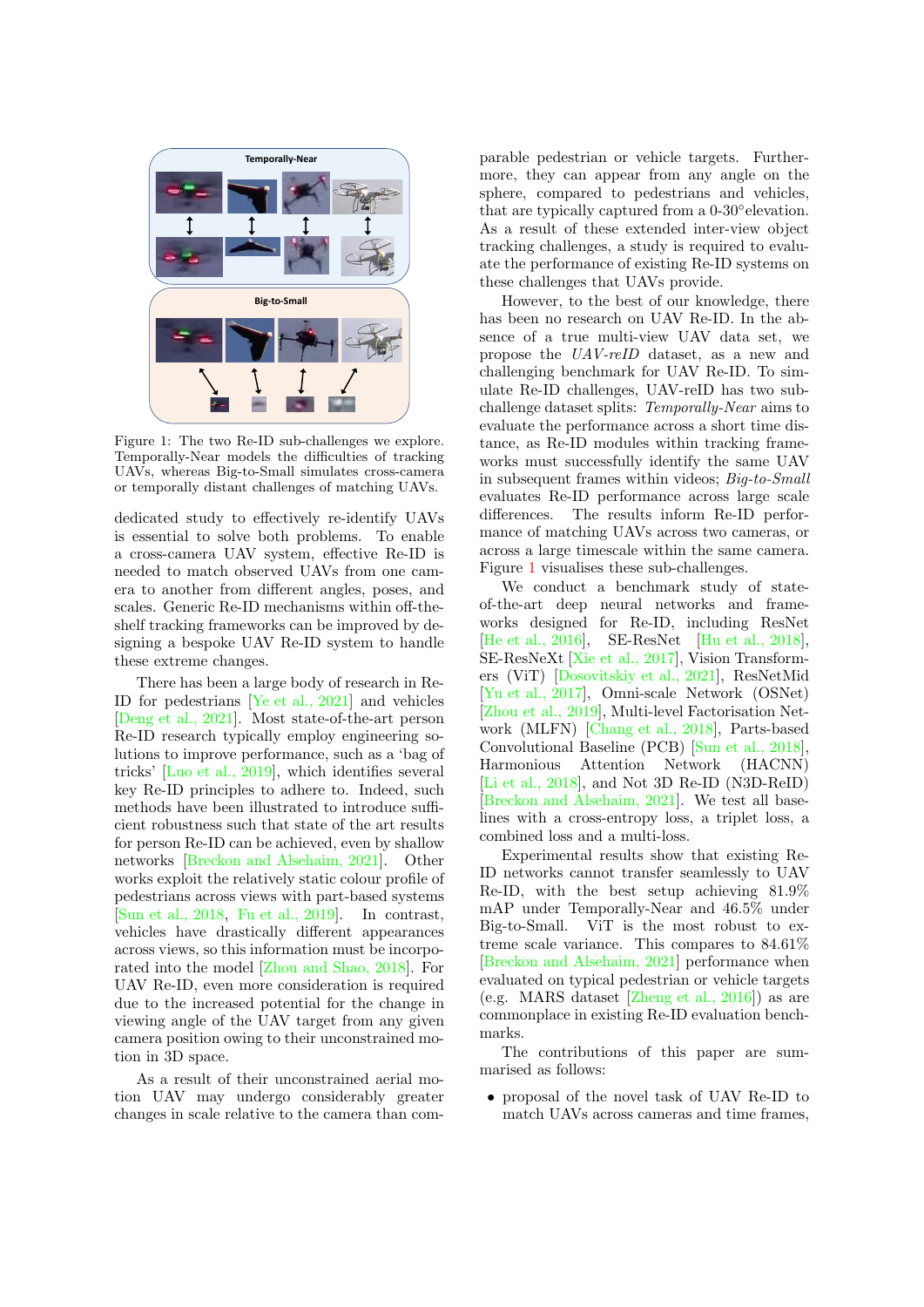<span id="page-2-0"></span>to improve visual security solutions on UAVs

- Construction of the first UAV Re-ID data set *UAV-reID*, to facilitate Re-ID system development and benchmarking. This is formulated by two sub-challenge dataset splits, Temporally-Near and Big-to-Small, to evaluate performance under conditions where Re-ID is used in a practical environment, and remain applicable even when dataset availability is constrained.
- creation of the first extensive benchmark over a variety of state-of-the-art Re-ID architectures within the UAV domain: ResNet, SE-ResNet, SE-ResNeXt, ViT, ResNetMid, OS-Net, MLFN, PCB, HACNN, N3D-ReID; with critical evaluation of their strengths and weaknesses, obtaining 81.9% mAP on Temporally-Near and 46.5% mAP on Big-to-Small.

## 2 RELATED WORK

Here we detail existing literature with respect to evolution of Re-ID methodology, and its application within the UAV domain.

#### 2.1 Re-identification

Before large-scale Re-ID data sets were proposed, traditional machine learning works focused on designing hand-crafted features and learning distance metrics [\[Karanam et al., 2019\]](#page-10-9). Even though UAV-reID is a small data set, UAVs can appear at many different sizes and it is difficult to hand-craft features that are robust to this extreme scale transformation. For this reason, we conduct this study on deep learning methods which are capable of computing robust features [\[He et al., 2016,](#page-10-5) [Hu et al., 2018\]](#page-10-6) and demonstrate supreme performance on other Re-ID tasks [\[Sun et al., 2018,](#page-11-2) [Hermans et al., 2017,](#page-10-10) [Li et al., 2018\]](#page-10-8).

Re-ID with deep learning became popular after the release of ResNet [\[He et al., 2016\]](#page-10-5) with many works taking advantage of the complex information that very deep features could encode. More recently, extensions such as SE-ResNet [\[Hu et al., 2018\]](#page-10-6) and SE-ResNeXt [\[Xie et al., 2017\]](#page-11-4) have seen more use as a generic backbone architecture for Re-ID frameworks. These frameworks commonly consist of engineering solutions [\[Luo et al., 2019\]](#page-10-3) for easier representation matching. Person Re-ID

[\[Ye et al., 2021\]](#page-11-1) frameworks typically take advantage of the similar colour profile of pedestrians across views, often by splitting the image into parts [\[Sun et al., 2018,](#page-11-2) [Fu et al., 2019\]](#page-10-4) to separately encode information of the head, clothes, and shoes. Conversely, vehicle Re-ID [\[Deng et al., 2021\]](#page-9-1) has to contend with shape information that undergoes significant deformation across viewpoints, which may require encoding viewpoint information within the model [\[Zhou and Shao, 2018,](#page-11-3) [Meng et al., 2020\]](#page-10-11).

Compared to most classification problems, Re-ID often contains many classes (individuals, vehicles, UAVs) and few samples per class. This makes learning class-specific features difficult. To handle this problem, it is often beneficial to consider metric learning, usually in the form of the triplet loss [\[Hoffer and Ailon, 2015\]](#page-10-12) or centre loss [\[Wen et al., 2016\]](#page-11-8). The triplet loss in particular has seen extensive use for person [\[Hermans et al., 2017,](#page-10-10) [Cheng et al., 2016\]](#page-9-4) and vehicle [\[Kuma et al., 2019\]](#page-10-13) Re-ID, and can even handle both tasks simultaneously [\[Organisciak et al., 2020\]](#page-11-9). Within this study it is therefore natural to consider the triplet loss for UAV Re-ID.

#### 2.2 Computer Vision on UAV

A large body of research applying computer vision to imagery captured by UAVs has been developed, including object detection [\[Gaszczak et al., 2011\]](#page-10-14), visual saliency detection [\[Sokalski et al., 2010,](#page-11-10) Gökstorp and Breckon, 2021], visual segmentation [\[Lyu et al., 2020\]](#page-10-16), target tracking [\[Li et al., 2020\]](#page-10-17) and aerial Re-ID [\[Grigorev et al., 2019,](#page-10-18) [Teng et al., 2021,](#page-11-11) [Zhang et al., 2021\]](#page-11-12). However, the study of such tasks where UAV are the main object of interest has not been extensively investigated. Most UAV-related computer vision research is focused on deep learning approaches for UAV detection and tracking [\[Isaac-Medina et al., 2021,](#page-10-0) [Liu et al., 2020b,](#page-10-19) [Craye and Ardjoune, 2019,](#page-9-5) [Opromolla et al., 2019\]](#page-11-13). In this context, some data sets have been created to investigate novel visual-based counter-UAV systems. The Dronevs-Bird Challenge data set [\[Coluccia et al., 2019\]](#page-9-6) collects a series of videos where UAV usually appear small and can be easily confused with other objects, such as birds. Recently, the Anti-UAV data set [\[Jiang et al., 2021\]](#page-10-1) has been proposed to evaluate several tracking algorithms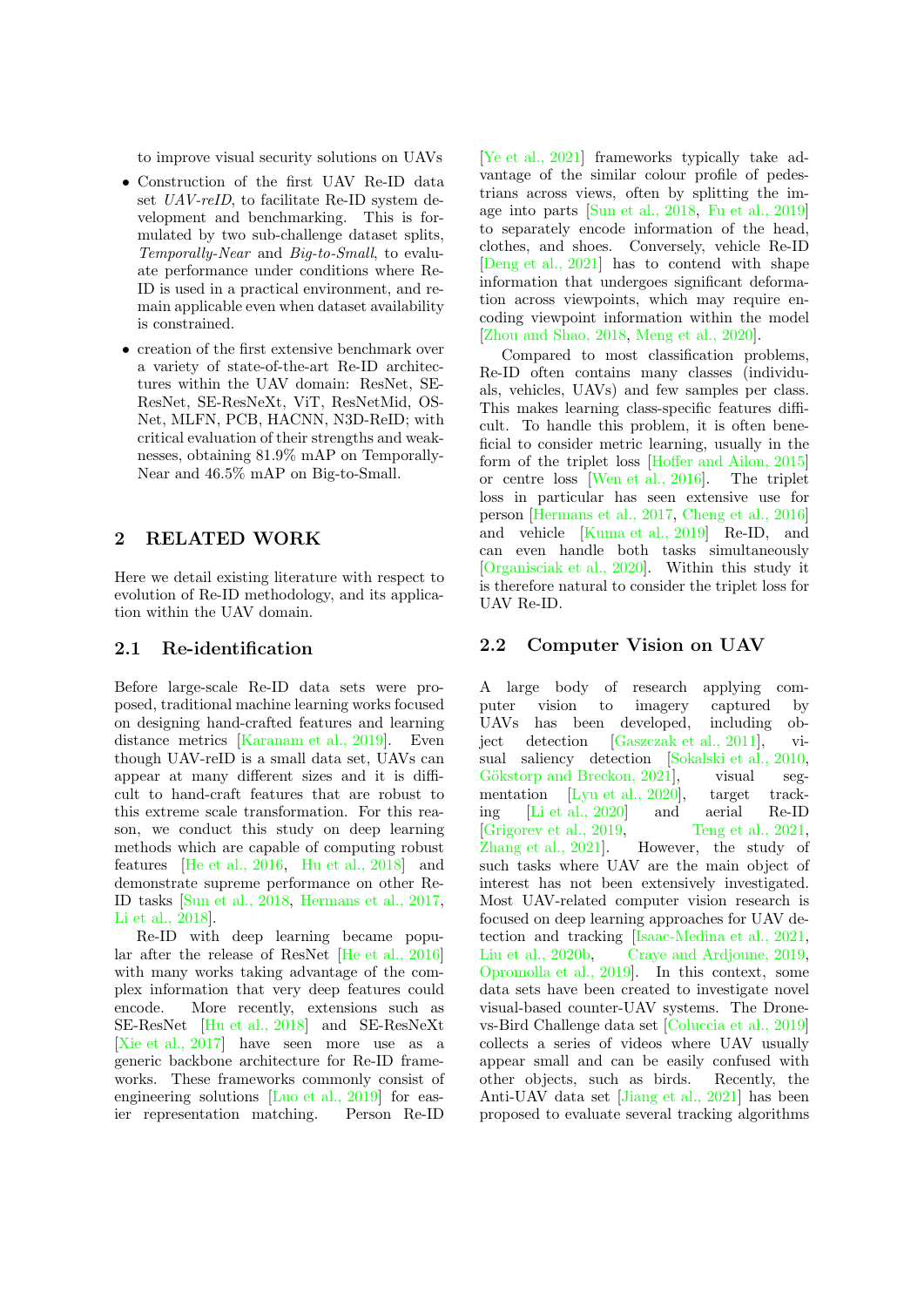<span id="page-3-2"></span><span id="page-3-1"></span>

Figure 2: An overview of the pipeline for all of our experiments. Input data from the proposed UAV-ReID data set is processed by the given backbone network to obtain a feature representation. This feature representation is used in the triplet loss, and also goes through a softmax classification layer to be used in the cross-entropy loss. The backbone networks we evaluate are presented in Section [3.1](#page-3-0)

in both optical and infrared modalities. Despite the advances in the counter-UAV domain and the available data sets, this study represents the first time UAV Re-ID has been investigated. We believe this is a crucial task for future vision-based counter-UAV systems, which are both passive in nature and, of course, afford visual confirmation of acquired UAV targets.

## 3 DEEP NEURAL NETWORK ARCHITECTURES

We present an overview of the deep learning architectures considered within this work in terms of both their underlying convolutional neural network backbone and the loss function that they employ for weight optimisation.

## <span id="page-3-0"></span>3.1 Network Backbones

Deep neural networks (DNN) are machine learning systems that use multiple layers of non-linear computation to model the complicated relationship between the input and output of a problem. Convolutional neural networks (CNN) are particularly suited for image-based object identification and tracking in computer vision applications. Firstly, CNNs can capture object features irrespective of their spatial locations on an image, due to the shift-invariance of convolution kernels. Secondly, modern CNNs can detect objects of complex shapes, sizes, and appearance by stacking multiple convolution kernels to learn powerful feature representations. We describe a selection of state-of-the-art CNNs and generic Re-ID frameworks that we evaluate for UAV Re-ID. Our overall framework is shown in Figure [2.](#page-3-1)

ResNet: Residual neural networks

[\[He et al., 2016\]](#page-10-5) are a popular variant of CNNs that connect adjacent layers of a network (residuals) with an identity mapping. Learning residuals enables training significantly deeper architectures to obtain more powerful features. In our experiments, we use the 18-layer, 34-layer, and 50-layer configurations.

SE-ResNet: ResNets are powerful but can still be improved by learning and re-weighting the hidden convolutional feature maps using attention. The popular Squeeze-Excitation (SE) network [\[Hu et al., 2018\]](#page-10-6) introduces a channel attention mechanism to identify and appropriately weight important feature maps.

SE-ResNeXt: Another line of improvement for ResNet is ResNeXt [\[Xie et al., 2017\]](#page-11-4), which maintains the identity skip connection while splitting the feature mapping of each layer into multiple branches. This increased dimension of network representation power has shown to be more effective for image recognition and object detection.

ViT: Transformers have recently become ubiquitous in natural language processing. Motivated by this, Dosovitskiy et al. [\[Dosovitskiy et al., 2021\]](#page-10-7) migrated transformers into computer vision to propose Vision Transformers (ViT). This architecture learns the relationship among all image patches for downstream tasks. We evaluate ViT with image patches of size  $16 \times 16$  with the 'small' (8-layer) and 'base' (12-layer) configurations.

ResNet50-mid: A common practice of image representation learning in computer vision is to take hidden features from the penultimate CNN layer as image embeddings. Yu et al. [\[Yu et al., 2017\]](#page-11-5) explore fusing embeddings from earlier layers to improve the performance of cross-domain image matching. Fusing repre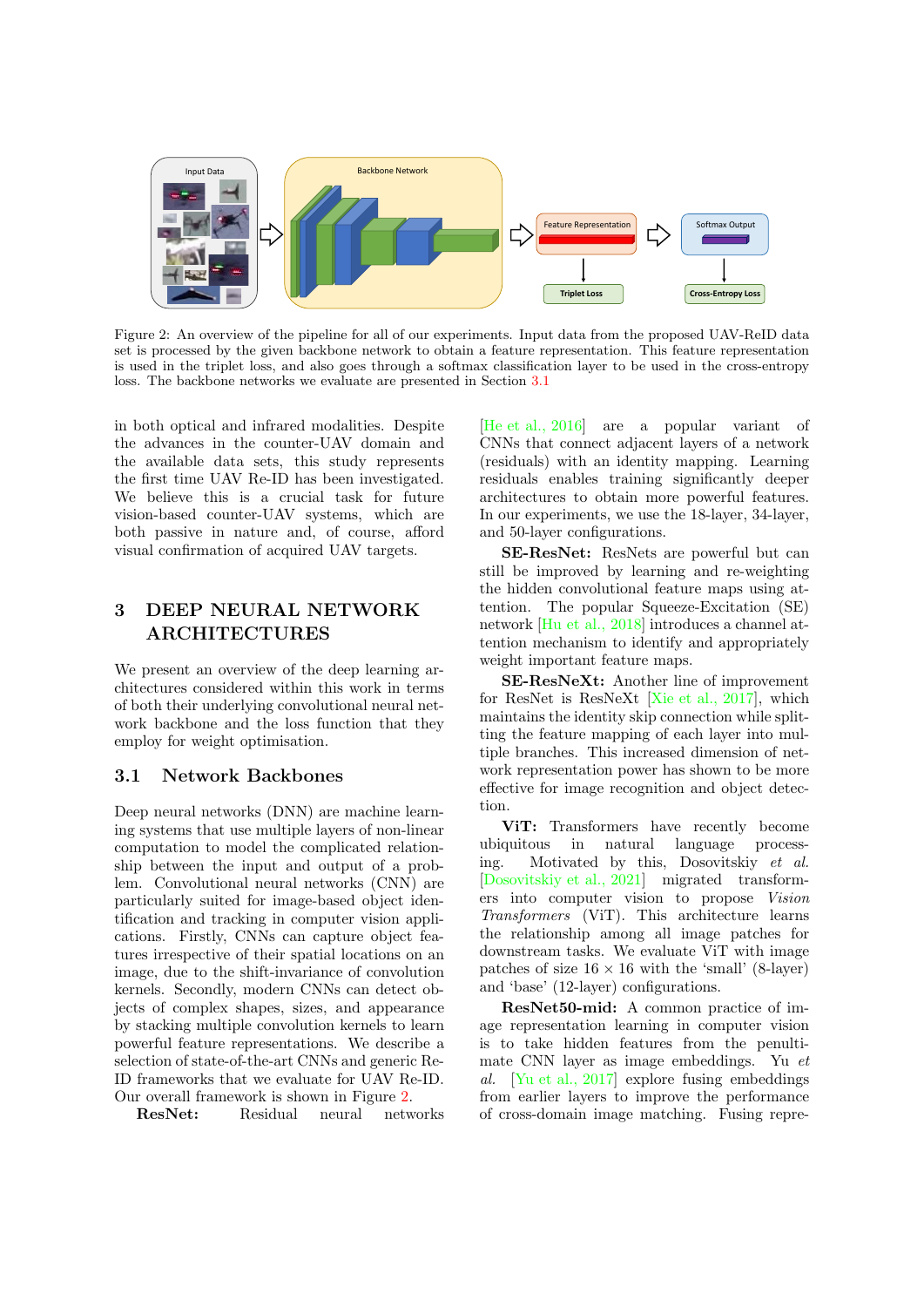<span id="page-4-0"></span>sentations from different layers has proven successful for other computer vision tasks on small objects [\[Liu et al., 2020a\]](#page-10-20), highlighting its potential within UAV Re-ID systems.

OSNet: There have also been CNN architectures specifically designed for object Re-ID. Zhou et al. [\[Zhou et al., 2019\]](#page-11-6) propose an omni-scale network, which improves Re-ID performance by learning to fuse features of multiple scales within a residual convolutional block. Each stream in the block corresponds to one scale to learn and the outputs of all streams are dynamically combined to create omni-scale features. Considering the expansive array of scales at which UAV can appear, OSNet is well-suited to the UAV Re-ID challenge.

MLFN: Multi-level Factorisation Network [\[Chang et al., 2018\]](#page-9-3) is similar to OSNet in that it tries to capture discriminative and view-invariant features at multiple semantic levels. Unlike OS-Net however, it composes multiple computational blocks, each containing multiple factor modules and a selection gate to dynamically choose the best module to represent the input.

PCB: Different from holistic feature learning, Sun et al. [\[Sun et al., 2018\]](#page-11-2) propose a partsbased convolutional baseline (PCB), which uniformly splits each input image into multiple parts. As the appearance consistency within each part is usually stronger than between parts, it proves easier to learn more robust and discriminative features for person Re-ID. A part pooling module is added to deal with outliers.

HACNN: Li et al. [\[Li et al., 2018\]](#page-10-8) propose a harmonious attention network, which tackles the challenge of matching persons across unconstrained images that are potentially not aligned. HACNN uses layers that incorporate hard attention, spatial attention and channel attention to improve person Re-ID performance on unconstrained images. We reformulate this system towards re-identification of UAV objects to thus enable evaluation of its performance within the counter-UAV domain

The N3D-ReID Framework: The use of Re-ID best practices [\[Luo et al., 2019\]](#page-10-3) alongside simple networks have been demonstrated to be a suitable replacement for more complex Re-ID networks, as identified by the Not 3D Re-ID Framework [\[Breckon and Alsehaim, 2021\]](#page-9-2) (N3D-ReID). By introducing a Batch Normalisation Neck between the deep backbone network and a multi-loss function explained in Section [3.2,](#page-5-0) the authors were able to achieve state of the art results within the person Re-ID domain. Moreover, they utilize an additional backbone architecture denoted ResNet50-IBN-a [\[Pan et al., 2018\]](#page-11-14), which introduces both batch normalisation [\[Ioffe and Szegedy, 2015\]](#page-10-21) and instance normalisation [\[Ulyanov et al., 2017\]](#page-11-15) into the backbone architecture itself. As such, we further evaluate the performance of ResNet50- IBN-a and the backbone architectures outlined in Section [3.1](#page-3-0) within this separate reidentification framework in addition to that illustrated in Figure [2.](#page-3-1) All implementation details remain unchanged from the original paper [\[Breckon and Alsehaim, 2021\]](#page-9-2).

#### 3.2 Loss Functions

In order to perform learning via weight optimisation across the specified deep neural network architecture, a loss function denoting relative network weight performance on the specified task is minimised via computational optimisation with corresponding weight updates via backpropagation. We detail a number of such loss functions which are considered within this study for the application of UAV Re-ID.

Cross-Entropy Loss: The cross-entropy (CE) loss function is the standard loss that is used in most machine learning classification tasks. The negative log-likelihood between the true class labels and predicted class labels is minimised:

$$
\mathcal{L}_{\text{CE}} = -\sum_{x \in \mathcal{X}} y_x \log f(x; \theta), \tag{1}
$$

where a network f with parameters  $\theta$  predicts the class of an input x with a true class index  $y_x$ .

Triplet Loss: The triplet loss is a metric learning technique that decreases the distance between positive pairs of images and increases the distance of negative pairs. Metric learning is commonly used in applications such as verification and Re-ID, where there are many classes and few instances per classes. Because of the lack of classspecific data, the network cannot reliably learn class-specific information. The network instead learns to place images onto a manifold with similar images placed close to one another.

We denote a triplet,  $t = (x, x^+, x^-)$ , where x is the query image,  $x^+$  is an image of the same object, and  $x^-$  is an image of a different object.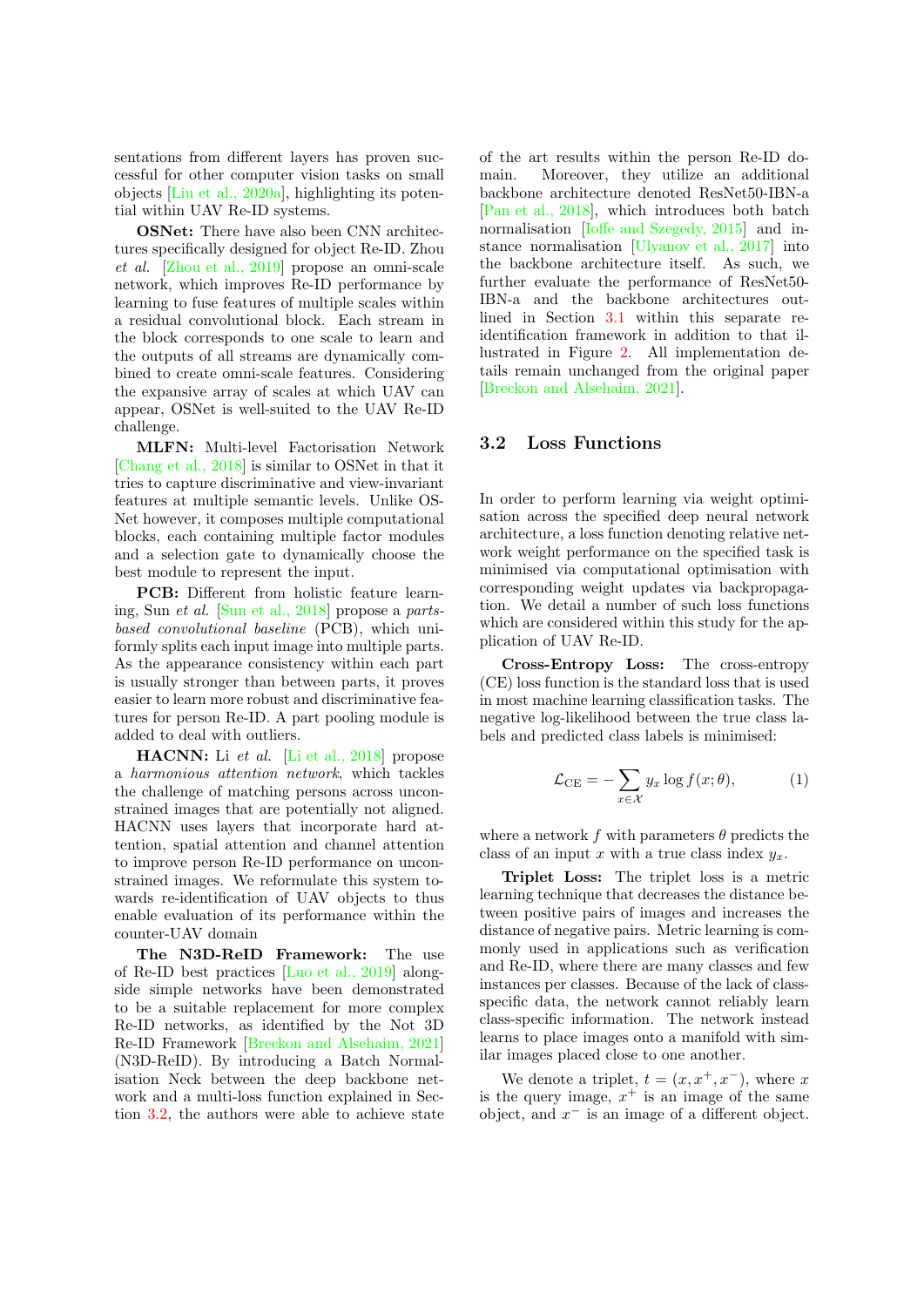<span id="page-5-2"></span>The triplet loss function is formulated as follows:

$$
\mathcal{L}_{\text{triplet}} = \sum_{t \in \mathcal{T}} \max((||f^*(x; \theta) - f^*(x^+; \theta)||^2 - ||f^*(x; \theta) - f^*(x^-; \theta)||^2 + \alpha), 0),
$$
\n(2)

where  $\mathcal T$  is the set of mined triplets,  $|| \cdot ||^2$  is the Euclidean distance, and the feature representation  $f^*(x; \theta)$  is obtained by passing input x through network f with parameters  $\theta$ , and taking the representation before the softmax classification layer. Negative images are pushed away from positive images by a margin of  $\alpha$ .

Triplets need to be sufficiently difficult in order to improve the performance of the model [\[Hermans et al., 2017\]](#page-10-10). We employ hard negative mining to each query image in the batch. This means that within each iteration, the most difficult negative samples are considered and processed by the loss function. In turn, these samples maximise how much is learnt during backpropagation. Given a query image q, the hardest negative image in the gallery is found via  $\min || f^*(q) - f^*(g_i) ||^2$ , where  $g_i, i \in \{1, ..., B\}$ are the gallery images, B is the batch size, and  $|| \cdot ||^2$  is the Euclidean distance.

Combined Loss: In many Re-ID works, combining the two losses can lead to performance gains [\[Luo et al., 2019\]](#page-10-3). We test this setting for UAVs where both losses receive equal weight:

<span id="page-5-0"></span>
$$
\mathcal{L} = \mathcal{L}_{CE} + \mathcal{L}_{triplet}.
$$
 (3)

Multi-Loss: Following the success of N3D-ReID [\[Breckon and Alsehaim, 2021\]](#page-9-2), we further evaluate the performance of a multi-loss function that has demonstrated superior performance to more well-established loss functions within the person Re-ID domain. This loss is formulated as a weighted sum across cross-entropy loss,  $\mathcal{L}_{ID}$ , ranked list loss,  $\mathcal{L}_{RLL}$ , centre loss,  $\mathcal{L}_{\text{centre}}$ , and erasing-attention loss,  $\mathcal{L}_{E}\_att}$ , as follows:

$$
\mathcal{L} = \mathcal{L}_{ID} + \mathcal{L}_{RLL} + \beta \cdot \mathcal{L}_{\text{centre}} + \mathcal{L}_{E\_att}. \tag{4}
$$

As such, all losses receive equal weighting other than centre loss which serves to support  $\mathcal{L}_{RLL}$ , and thus receive weight  $\beta$ . We define  $\mathcal{L}_{ID}$  as cross-entropy loss with additional Label Smoothing [\[Szegedy et al., 2016\]](#page-11-16).  $\mathcal{L}_{RLL}$  can be considered a direct alternative to triplet loss, and learns a hypersphere for each class additionally to triplet loss behaviour. Learning the hypersphere helps avoid intra-class data distribution that might be apparent within triplet loss, and particularly impactful when training with limited data.

<span id="page-5-1"></span>

Figure 3: Examples from ViT with a combined loss on Big-to-Small. A green box indicates a correct Re-ID. ViT can extract salient features from very lowresolution images to match UAVs across scale.

Finally,  $\mathcal{L}_{E}\_att}$  introduces additional attention to image samples that receive erasing under random erasing augmentation [\[Zhong et al., 2020\]](#page-11-17) such that its impact is increased, as implemented in [\[Breckon and Alsehaim, 2021,](#page-9-2) [Pathak et al., 2020\]](#page-11-18). This is particularly important when data availability is constrained so the effects of over-fitting are minimised during training; learning will be maximised from features extracted from erasing-augmented images that are less likely to contribute to UAV regions.

#### 4 UAV RE-ID DATASET

We present our dataset for the UAV Re-ID task and corresponding experimental setup.

#### 4.1 Data

UAV-reID is designed to evaluate two practical applications of Re-ID. All data set instances are constructed via sampling from 61 UAV videos. UAVs are cropped from single frames of these videos depending on the specific challenge. UAV images are then resized to size  $224 \times 224$  Images are augmented via random flipping, random cropping, and random erasing [\[Zhong et al., 2020\]](#page-11-17). Similar to early person Re-ID data sets, we include two images per identity for each setting. Across both challenges, our dataset contains 61 UAV identities and 244 UAV images.

We use 30 identities for training and the remaining 31 identities for testing. Our code can be found at [https://github.com/danielorganisciak/](https://github.com/danielorganisciak/UAVReID) [UAVReID.](https://github.com/danielorganisciak/UAVReID)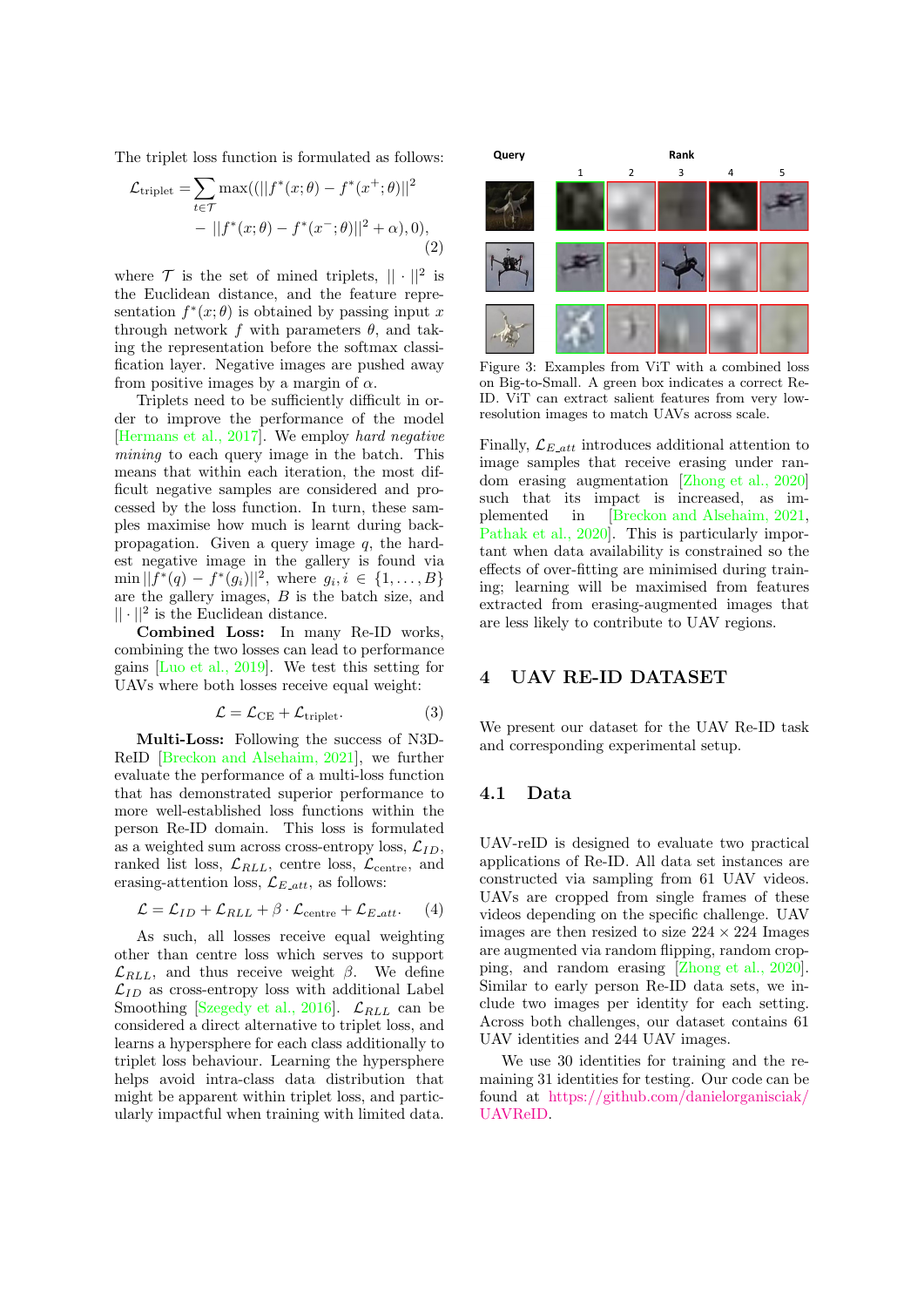#### <span id="page-6-0"></span>4.2 Challenges

**Temporally-Near:** Given a UAV video with  $t$ frames, we consider UAVs in frames  $\frac{t}{5}$  and  $\frac{2t}{5}$ . This temporal distance is close enough that UAVs remain at a similar size in most cases, but far enough for UAVs to appear from a different viewpoint. This simulates the task that a Re-ID module embedded within a tracking framework must perform, whereby UAVs undergo a limited transformation.

Big-to-Small: We obtain the largest and smallest UAV detections across the whole video. This simulates the task of matching known UAVs (for which we have rich visual information) with UAVs detected from a long distance. As such, we can identify the far-off UAV, and whether it poses a potential threat.

#### 4.3 Evaluation Protocol

We use the standard mean average precision (mAP), and rank based metrics to evaluate the selected state-of-the-art methods. The test set is split into a query set and a gallery set, with 31 identities each. Given a query image,  $q$ , the Re-ID framework ranks all gallery images,  $g_i$  in order of likelihood that  $g_i = q$ , i.e. they contain the same UAV.

The rank- $r$  matching rate is the percentage of query images with a positive gallery image within the highest r ranks. The precision at rank r,  $P_r$ , compares the number of true positives (TP) with the total number of positives in the top  $r$  ranks:

$$
P_r = \frac{\text{TP}}{\text{TP} + \text{FP}},\tag{5}
$$

where FP is the number of false positives. As we only have one gallery image per query image, the mAP is calculated via

$$
mAP = \frac{1}{Q} \sum_{q=1}^{Q} \frac{1}{r_q},
$$
 (6)

where the correct identity of  $q$  is found at rank  $r_q$ , and Q is the total number of query images.

All experiments were performed using the torchreid framework [\[Zhou and Xiang, 2019\]](#page-11-19) on an NVIDIA RTX 2080 Ti GPU. All backbones were pre-trained on ImageNet.

### 5 Evaluation

We conduct an extensive benchmark evaluation over both the Temporally-Near and Big-to-Small re-identification challenges.

#### 5.1 Results

Results on the 'Temporally-Near' and 'Big-to-Small' sub-challenge dataset splits can be found in Table [1](#page-7-0) and [2,](#page-7-1) respectively. ViT Base with CE+Triplet loss comprehensively outperforms all other methods on the Big-to-Small sub-challenge, and has fourth highest mAP on the Temporally-Near sub-challenge. From Figure [3,](#page-5-1) rows two and three, we observe that ViT returns a similar ranking list on query UAVs that have different colour. It follows that ViT is capturing shape information as well as colour, which we hypothesise is due to its global self-attention mechanism, yielding superior performance compared to convolutional methods that rely on a local receptive field. This is in-keeping with the results of [\[Isaac-Medina et al., 2021\]](#page-10-0), which corroborates the suitability of transformer networks towards detecting and identifying small objects such as drones. Similar to ViT, PCB also splits the input image into parts and obtains good performance across both tasks. This indicates that a partbased strategy can be effective for UAV Re-ID.

As expected, Big-to-Small is more challenging than Temporally-Near due to the extreme variation in scale. The best rank-1 matching rate of 77.4% from generic architectures such as ResNet-18 and ViT is a strong baseline under the Temporally-Near sub-challenge. For real-world tracking systems, Re-ID is performed with only a few possible matches, rather than the entire test data set. These methods should therefore be sufficiently strong to be immediately employed within real-world systems.

In contrast, Big-to-Small has top rank-1 and rank-5 matching rates of just 35.5% and 54.8%, respectively. We can attribute the difficulty of the challenge to the reduced colour and structure detail available to networks at a small scale, limiting the number of a differentiating features to identify. While colour exists, 'blocky' compression artifacts are much more prevalent and there is very little variation across the image. As such, networks must be capable of identifying UAV from low-quality shape information, which only a few networks are capable of doing at this scale. Although ViT demonstrates potential in this regard, this sub-challenge requires further research to develop UAV-specific architectures sufficiently robust to scale and pose, and thus able to identify far away UAV.

The networks specific to Re-ID generally do not perform as well as generic networks. One rea-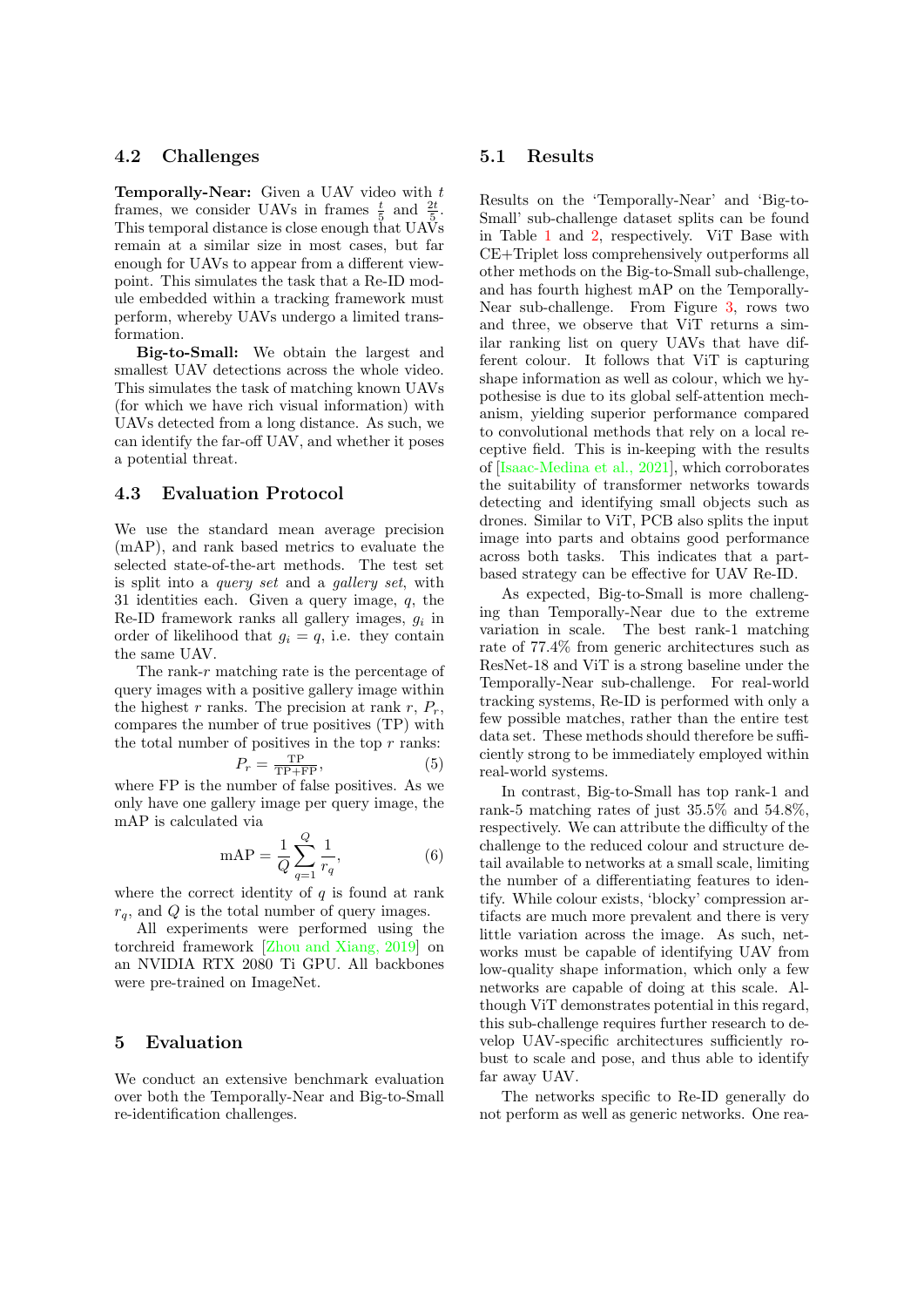<span id="page-7-0"></span>

| Backbone        | ReID-Specific | CE   |          |          | Triplet |          |          | $CE + Triplet$ |          |          |
|-----------------|---------------|------|----------|----------|---------|----------|----------|----------------|----------|----------|
|                 |               | mAP  | $rank-1$ | $rank-5$ | mAP     | $rank-1$ | $rank-5$ | mAP            | $rank-1$ | $rank-5$ |
| $ResNet-18$     | $\times$      | 81.9 | 77.4     | 77.4     | 72.7    | 61.3     | 74.2     | 71.7           | 58.0     | 77.4     |
| $ResNet-34$     | $\times$      | 77.1 | 70.1     | 74.2     | 74.6    | 71.0     | 71.0     | 74.4           | 61.3     | 83.9     |
| $ResNet-50$     | $\times$      | 75.9 | 71.0     | 71.0     | 75.5    | 71.0     | 71.0     | 76.7           | 67.7     | 77.4     |
| $SE-ResNet-50$  | $\times$      | 77.1 | 71.0     | 80.6     | 74.1    | 67.7     | 74.2     | 79.4           | 74.2     | 80.6     |
| $SE-ResNeXt-50$ | $\times$      | 75.8 | 71.0     | 77.4     | 66.8    | 61.3     | 64.5     | 76.2           | 74.2     | 74.2     |
| ViT Small       | $\times$      | 75.6 | 67.7     | 74.2     | 74.1    | 64.5     | 74.2     | 75.6           | 64.5     | 74.2     |
| ViT Base        | $\times$      | 79.2 | 74.2     | 77.4     | 73.2    | 67.7     | 74.2     | 81.3           | 77.4     | 80.6     |
| ResNet50mid     | $\checkmark$  | 78.0 | 71.0     | 87.1     | 74.0    | 67.7     | 74.2     | 76.1           | 67.7     | 77.4     |
| OSNet           | √             | 71.0 | 61.3     | 70.1     | 73.8    | 67.7     | 71.0     | 75.7           | 71.0     | 71.0     |
| <b>MLFN</b>     | √             | 69.9 | 61.3     | 71.0     | 73.4    | 67.7     | 67.7     | 65.7           | 58.1     | 61.3     |
| <b>PCB</b>      | √             | 80.8 | 74.2     | 87.1     | 73.2    | 67.7     | 67.7     | 81.4           | 77.4     | 80.6     |
| <b>HACNN</b>    | √             | 72.1 | 64.5     | 71.0     | 77.7    | 71.0     | 77.4     | 74.5           | 64.5     | 77.4     |

Table 1: Methods Tested on the 'Temporally-Near' sub-challenge.

Bold denotes the highest values in the table, red denotes the highest in each column, blue denotes the second highest in each column

<span id="page-7-1"></span>

| Backbone        | ReID-Specific | СE                |          |          | Triplet |          |          | $CE + Triplet$ |          |          |
|-----------------|---------------|-------------------|----------|----------|---------|----------|----------|----------------|----------|----------|
|                 |               | mAP               | $rank-1$ | $rank-5$ | mAP     | $rank-1$ | $rank-5$ | mAP            | $rank-1$ | $rank-5$ |
| ResNet-18       | $\times$      | 40.3              | 32.3     | 41.9     | 36.9    | 25.8     | 32.3     | 37.5           | 25.8     | 32.3     |
| $ResNet-34$     | $\times$      | 33.7              | 22.6     | 29.0     | 37.9    | 29.0     | 35.5     | 38.8           | 25.8     | 35.5     |
| $ResNet-50$     | $\times$      | 37.8              | 22.6     | 51.6     | 39.0    | 29.0     | 35.5     | 42.9           | 29.0     | 35.5     |
| $SE-ResNet-50$  | $\times$      | 38.0              | 25.8     | 51.6     | 42.5    | 29.0     | 45.0     | 41.4           | 29.0     | 38.7     |
| $SE-ResNeXt-50$ | $\times$      | 40.0              | 29.0     | 35.5     | 31.9    | 16.1     | 29.0     | 38.8           | 29.0     | 32.3     |
| ViT Small       | $\times$      | 43.1              | 35.5     | 35.5     | 39.0    | 22.6     | 41.9     | 40.9           | 29.0     | 38.7     |
| ViT Base        | $\times$      | 40.5              | 29.0     | 54.8     | 36.9    | 22.6     | 32.3     | 46.5           | 35.5     | 45.2     |
| ResNet50mid     |               | 38.4              | 25.8     | 51.6     | 42.3    | 32.3     | 32.3     | 43.2           | 32.3     | 38.7     |
| OSNet           | $\checkmark$  | 38.0              | 25.8     | 35.5     | 34.5    | 19.4     | 35.5     | 33.2           | 19.4     | 32.3     |
| <b>MLFN</b>     |               | 38.1              | 22.5     | 38.7     | 36.8    | 25.8     | 32.3     | 33.9           | 22.6     | 25.8     |
| <b>PCB</b>      |               | $\overline{41.3}$ | 32.3     | 35.5     | 43.7    | 32.3     | 41.9     | 38.2           | 25.8     | 32.3     |
| <b>HACNN</b>    | √             | 36.0              | 19.4     | 45.2     | 39.4    | 25.8     | 32.3     | 41.2           | 25.8     | 41.9     |

Table 2: Methods Tested on the 'Big-to-Small' sub-challenge.

Bold denotes the highest values in the table, red denotes the highest in each column, blue denotes the second highest in each column

son for this is that extensive hyperparameter tuning is performed on generic networks to maximise classification performance on ImageNet, with a huge variety of objects seen. ReID-specific networks, although pre-trained on ImageNet, tune hyperparameters to maximise performance on person Re-ID data sets. Having specialised on humans, they have less functional ability to be transferred to different objects. However, PCB, which uses a ResNet-50 backbone (optimised for ImageNet), does still attain strong performance.

In almost all cases, cross-entropy loss performance exceeds triplet loss. Further, the combined loss is occasionally unable to yield higher performance than cross-entropy alone. It is a common

occurrence however, that triplet loss performance improves as the number of classes within the data set increases. Furthermore, because UAV-reID only allows one-to-one matching, we cannot harness the power of hard-positive mining. We expect that triplet loss will generate better results, and perhaps exceed cross-entropy, when a more comprehensive data set is made available.

The results from the Not-3D Re-ID framework (Table [3\)](#page-8-0) corroborate our findings. Indeed, the additional loss functions incorporated into one multi-loss aggregation function are generally unable to improve results, but instead offer comparable results  $(+/-1\%)$  over the earlier loss formulations (Table [1,](#page-7-0) [2\)](#page-7-1). This is again per-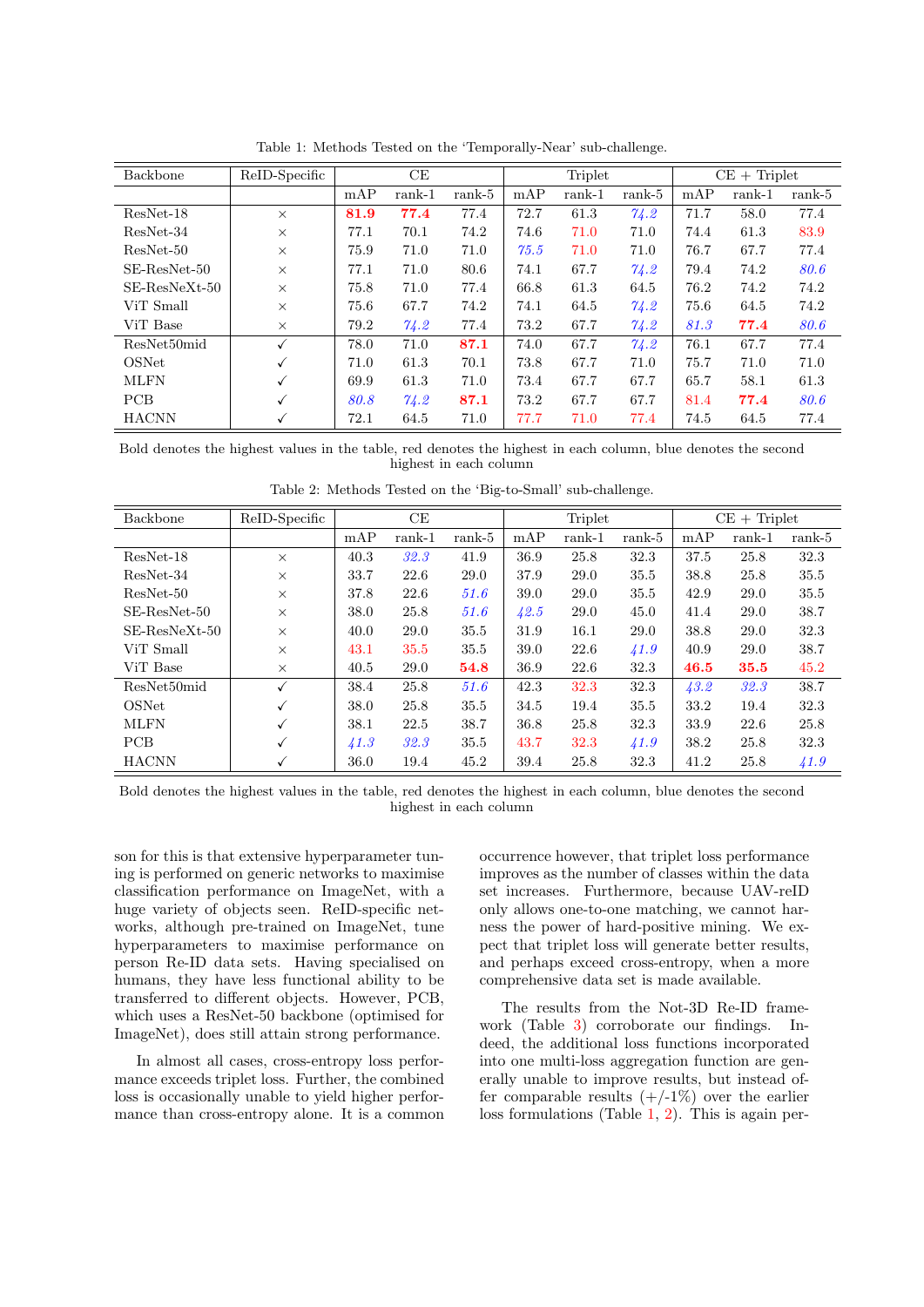| Backbone      |      | Temporally-Near |        | Big-to-Small |          |          |  |  |
|---------------|------|-----------------|--------|--------------|----------|----------|--|--|
|               | mAP  | rank-1          | rank-5 | mAP          | $rank-1$ | $rank-5$ |  |  |
| ResNet-18     | 74.3 | 67.7            | 71.0   | 36.4         | 25.8     | 29.0     |  |  |
| ResNet-34     | 70.1 | 64.5            | 67.7   | 37.8         | 29.0     | 32.3     |  |  |
| ResNet-50     | 79.5 | 74.2            | 77.4   | 38.5         | 29.0     | 32.3     |  |  |
| SE-ResNet-50  | 72.1 | 64.5            | 71.0   | 40.2         | 32.3     | 35.5     |  |  |
| SE-ResNeXt-50 | 72.0 | 67.7            | 67.7   | 39.4         | 29.0     | 35.5     |  |  |
| ViT Small     | 79.2 | 71.0            | 77.4   | 39.6         | 29.0     | 32.3     |  |  |
| ViT Base      | 77.0 | 71.0            | 77.4   | 41.6         | 29.0     | 38.7     |  |  |
| ResNet50mid   | 78.7 | 71.0            | 77.4   | 45.6         | 35.5     | 41.9     |  |  |
| OSNet         | 81.5 | 77.4            | 80.7   | 35.2         | 22.6     | 29.0     |  |  |
| <b>MLFN</b>   | 74.3 | 67.7            | 71.0   | 40.8         | 32.3     | 41.9     |  |  |
| <b>PCB</b>    | 80.5 | 74.2            | 80.7   | 39.3         | 29.0     | 32.3     |  |  |
| <b>HACNN</b>  | 74.1 | 67.7            | 74.2   | 41.6         | 32.3     | 35.5     |  |  |
| <b>IBN-A</b>  | 72.0 | 64.5            | 67.7   | 41.9         | 32.3     | 35.5     |  |  |

<span id="page-8-2"></span><span id="page-8-0"></span>Table 3: Methods Tested Using the N3D-ReID framework [\[Breckon and Alsehaim, 2021\]](#page-9-2)

Red denotes the (joint) highest in each column, blue denotes the (joint) second highest in each column

haps attributable to the lack of effective hardpositive mining and few available classes. We can once again conclude that complex stateof-the-art person re-identification networks are less suited to UAV re-identification than shallower, simpler networks. In this regard, we can firstly observe that the IBN-A network does not out-perform the other networks in either challenge. The mAP performance of IBN-A under the temporally-near challenge (72.0%) is significantly inferior to other backbone architectures. Secondly, the N3D-ReID framework is only able to improve upon ResNet50 (79.5% mAP over 76.7% mAP) and ViT Small (79.% mAP over 75.6% mAP) generic re-identification networks. However, N3D-ReID yields consistently stronger results for the Re-ID specific networks under the Temporally-Near challenge, with the exception of HACNN (74.1% mAP compared to 77.7% mAP).

Overall, OSNET performs the strongest with the N3D-ReID configuration, achieving 81.5%. However, this does not improve upon ResNet-18 with just cross entropy loss (81.9%, Table [1\)](#page-7-0). Any improvements upon the Big-to-Small challenge results are similarly negligible when employing N3D-ReID. ResNet50mid generates the highest mAP of 45.6% in this regard, less than that of ViT Base, 46.5%, when using a combination of only cross entropy and triplet loss. Nevertheless, the results are further indicative that networks that achieve good results on the Temporally-Near challenge are not necessarily well-suited for the Big-to-Small challenge; the best performing networks under the N3D-ReID

<span id="page-8-1"></span>

Figure 4: Attention visualisation of the transformer mechanism within ViT on the Big-to-Small setting. Attention from four different heads of the CLS token is presented. Different attention heads attend to different parts of the image, forming a more robust feature representation.

framework for Temporally-Near (OSNet, PCB, ResNet50) are disjoint from those suited to Bigto-Small (ResNet50mid, ViT Base, MLFN).

## 5.2 Interpreting Vision Transformers

Across all experiments, ViT attains the highest performance on the Big-to-Small challenge with 46.5% mAP. We visualise the attention maps to get a better understanding of how they achieve this. Figure [4](#page-8-1) is a visualisation of four different attention heads of the CLS token.

The first attention map attends to the entire UAV, the second attends to its legs, the third to the propellers and the top of the UAV. This demonstrates clearly how it is encoding features and what the final feature representation consists of. The fourth attention map isolates the background. Even though the background is complicated, the attention head identifies that the drone is the foreground object, and considers the clouds and the trees together. This gives confidence that ViT has a good understanding of the image, and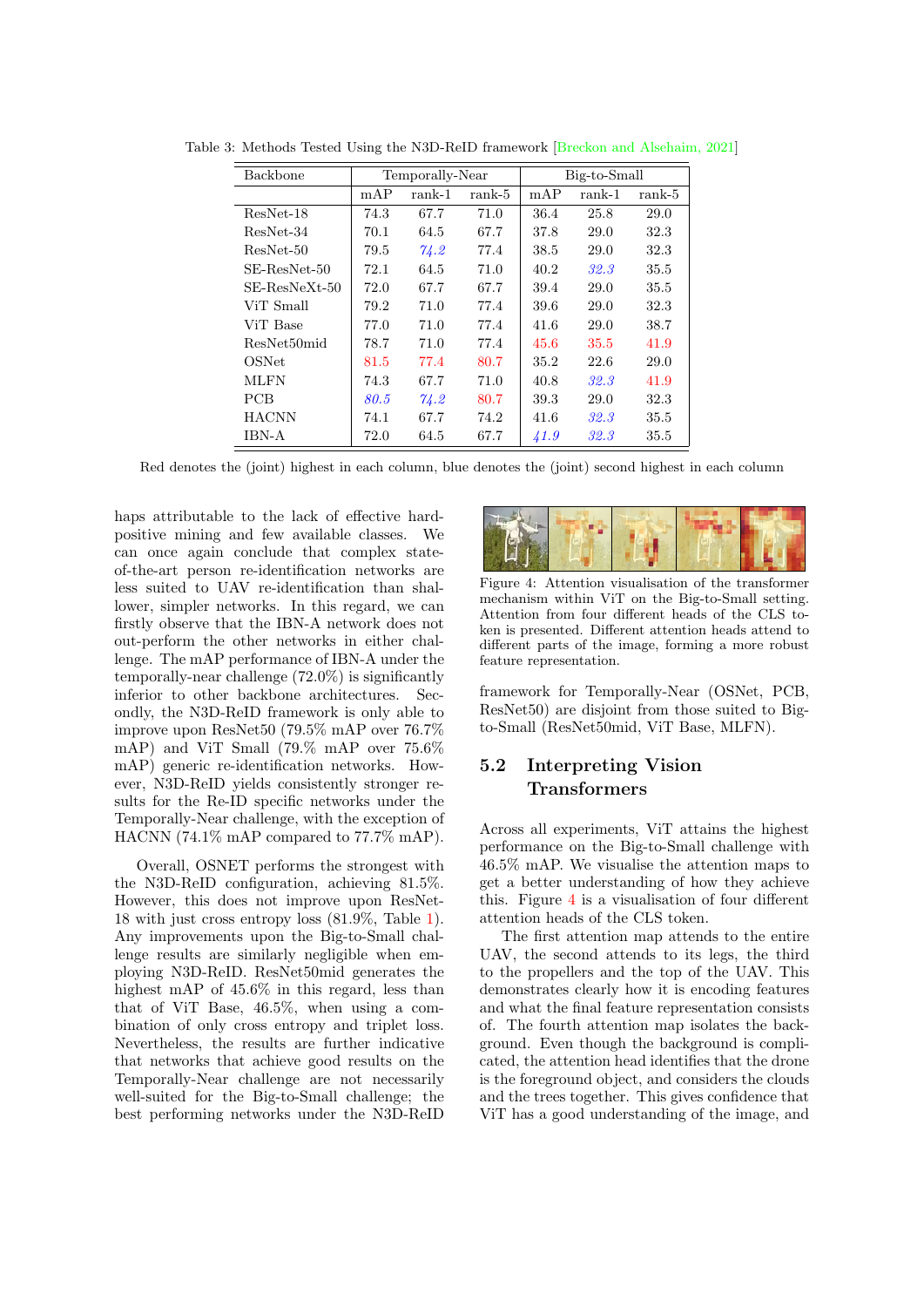<span id="page-9-7"></span>

Figure 5: Attention visualisation of the transformer mechanism within ViT on the Big-to-Small setting. The query patch is indicated by a yellow square.

that the feature representation is composed in a structurally sound manner.

Figure [5](#page-9-7) visualises attention from a specific image patch, indicated via the yellow box. On the left, the query patch occurs on the UAV, and the resulting attention strongly segments the UAV from the background. On the right, the query patch occurs on one of the propellers, and the attention head attends to each of the other propellers. One of the advantages of transformers over traditional convolution is their ability to learn non-local relationships between image patches to obtain a stronger feature representation. These visualisations demonstrate this process in action.

## 6 CONCLUSIONS

We have proposed the challenge of UAV reidentification and performed a benchmark study to examine the effectiveness of a variety of deep learning techniques. Vision transformers trained with a combined cross-entropy and triplet loss attain strong performance across both tasks, achieving the highest mAP on the Big-to-Small challenge and the 4th highest mAP on the Temporally-Near setting. A range of methods can re-identify UAVs over a short time period with high precision. Of these methods, ResNet-18 (mAP 81.9 %) appears to be easiest to fit into tracking frameworks due to its high performance and relatively small model size.

Although the Big-to-Small data set split is very challenging, vision transformers have shown great promise with respect to handling extreme scale transformation. We can attribute this behaviour to their superior performance over other architectures due to their ability to learn relationships between distant image patches.

There is clear motivation for future work. A large multi-view UAV Re-ID data set with more instance classes would be beneficial to get the full potential out of deep networks and multiple loss functions. Based on its success in this benchmark, we also wish to develop an improved vision transformer by incorporating techniques used in convo-

lutional neural networks to handle scale changes, such as concatenating outputs from different layers. Nevertheless, our work establishes a clear baseline for UAV re-identification performance, of which the benefits are evident within potential UAV tracking frameworks.

#### ACKNOWLEDGEMENTS

This work is funded in part by the Future Aviation Security Solutions (FASS) programme, a joint initiative between DfT and the Home Office (Ref: 007CD). This work is made possible by the WOSDETC dataset.

#### REFERENCES

- <span id="page-9-0"></span>[Bergmann et al., 2019] Bergmann, P., Meinhardt, T., and Leal-Taixe, L. (2019). Tracking without bells and whistles. In 2019 IEEE/CVF International Conference on Computer Vision, pages 941– 951. IEEE. [1](#page-0-0)
- <span id="page-9-2"></span>[Breckon and Alsehaim, 2021] Breckon, T. and Alsehaim, A. (2021). Not 3d re-id: Simple single stream 2d convolution for robust video re-identification. In 2020 25th International Conference on Pattern Recognition, pages 5190–5197. [2,](#page-1-1) [5,](#page-4-0) [6,](#page-5-2) [9](#page-8-2)
- <span id="page-9-3"></span>[Chang et al., 2018] Chang, X., Hospedales, T. M., and Xiang, T. (2018). Multi-level factorisation net for person re-identification. In Proceedings of the IEEE Conference on Computer Vision and Pattern Recognition, pages 2109–2118. [2,](#page-1-1) [5](#page-4-0)
- <span id="page-9-4"></span>[Cheng et al., 2016] Cheng, D., Gong, Y., Zhou, S., Wang, J., and Zheng, N. (2016). Person reidentification by multi-channel parts-based cnn with improved triplet loss function. In Proceedings of the IEEE conference on computer vision and pattern recognition, pages 1335–1344. [3](#page-2-0)
- <span id="page-9-6"></span>[Coluccia et al., 2019] Coluccia, A., Fascista, A., Schumann, A., Sommer, L., Ghenescu, M., Piatrik, T., De Cubber, G., Nalamati, M., Kapoor, A., Saqib, M., et al. (2019). Drone-vs-bird detection challenge at ieee avss2019. In 2019 16th IEEE International Conference on Advanced Video and Signal Based Surveillance, pages 1–7. IEEE. [3](#page-2-0)
- <span id="page-9-5"></span>[Craye and Ardjoune, 2019] Craye, C. and Ardjoune, S. (2019). Spatio-temporal semantic segmentation for drone detection. In 2019 16th IEEE International conference on advanced video and signal based surveillance, pages 1–5. IEEE. [3](#page-2-0)
- <span id="page-9-1"></span>[Deng et al., 2021] Deng, J., Khokhar, M. S., Aftab, M. U., Cai, J., Kumar, R., Kumar, J., et al. (2021). Trends in vehicle re-identification past, present, and future: A comprehensive review. arXiv preprint arXiv:2102.09744. [2,](#page-1-1) [3](#page-2-0)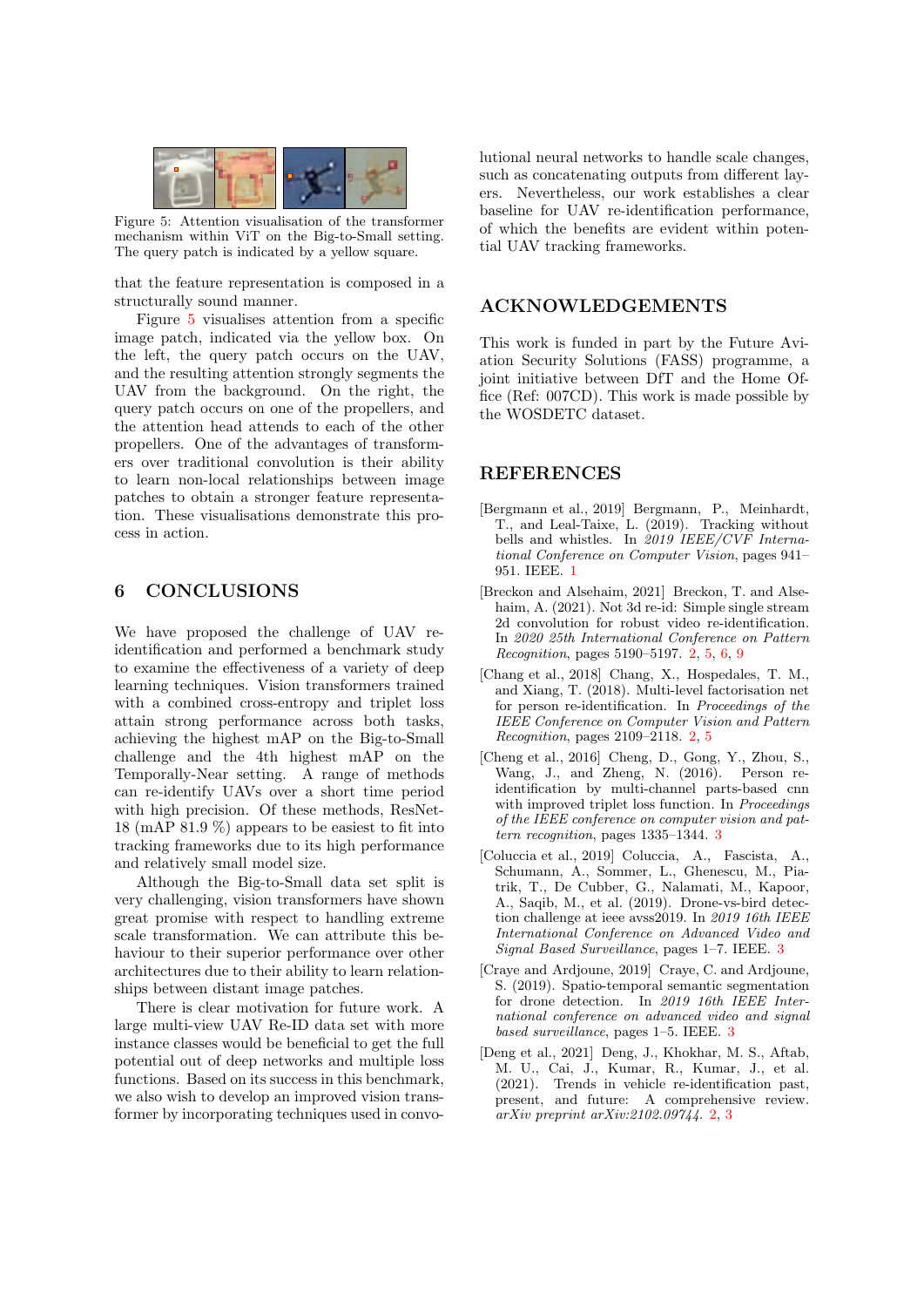- <span id="page-10-7"></span>[Dosovitskiy et al., 2021] Dosovitskiy, A., Beyer, L., Kolesnikov, A., Weissenborn, D., Zhai, X., Unterthiner, T., Dehghani, M., Minderer, M., Heigold, G., Gelly, S., Uszkoreit, J., and Houlsby, N. (2021). An image is worth 16x16 words: Transformers for image recognition at scale. In International Conference on Learning Representations. [2,](#page-1-1) [4](#page-3-2)
- <span id="page-10-4"></span>[Fu et al., 2019] Fu, Y., Wei, Y., Zhou, Y., Shi, H., Huang, G., Wang, X., Yao, Z., and Huang, T. (2019). Horizontal pyramid matching for person re-identification. In Proceedings of the AAAI Conference on Artificial Intelligence, volume 33, pages 8295–8302. [2,](#page-1-1) [3](#page-2-0)
- <span id="page-10-14"></span>[Gaszczak et al., 2011] Gaszczak, A., Breckon, T., and Han, J. (2011). Real-time people and vehicle detection from UAV imagery. In Proc. SPIE Conference Intelligent Robots and Computer Vision XXVIII: Algorithms and Techniques, volume 7878. [3](#page-2-0)
- <span id="page-10-18"></span>[Grigorev et al., 2019] Grigorev, A., Tian, Z., Rho, S., Xiong, J., Liu, S., and Jiang, F. (2019). Deep person re-identification in UAV images. EURASIP Journal on Advances in Signal Processing, 2019(1):54. [3](#page-2-0)
- <span id="page-10-15"></span>[Gökstorp and Breckon, 2021] Gökstorp, S. and Breckon, T. (2021). Temporal and non-temporal contextual saliency analysis for generalized widearea search within unmanned aerial vehicle (uav) video. The Visual Computer. to appear. [3](#page-2-0)
- <span id="page-10-5"></span>[He et al., 2016] He, K., Zhang, X., Ren, S., and Sun, J. (2016). Deep residual learning for image recognition. In Proceedings of the IEEE conference on computer vision and pattern recognition, pages 770–778. [2,](#page-1-1) [3,](#page-2-0) [4](#page-3-2)
- <span id="page-10-10"></span>[Hermans et al., 2017] Hermans, A., Beyer, L., and Leibe, B. (2017). In defense of the triplet loss for person re-identification. arXiv preprint arXiv:1703.07737. [3,](#page-2-0) [6](#page-5-2)
- <span id="page-10-12"></span>[Hoffer and Ailon, 2015] Hoffer, E. and Ailon, N. (2015). Deep metric learning using triplet network. In International workshop on similarity-based pattern recognition, pages 84–92. Springer. [3](#page-2-0)
- <span id="page-10-6"></span>[Hu et al., 2018] Hu, J., Shen, L., and Sun, G. (2018). Squeeze-and-excitation networks. In Proceedings of the IEEE conference on computer vision and pattern recognition, pages 7132–7141. [2,](#page-1-1) [3,](#page-2-0) [4](#page-3-2)
- <span id="page-10-21"></span>[Ioffe and Szegedy, 2015] Ioffe, S. and Szegedy, C. (2015). Batch normalization: Accelerating deep network training by reducing internal covariate shift. In Proceedings of the 32nd International Conference on International Conference on Machine Learning - Volume 37, ICML'15, page 448–456. JMLR.org. [5](#page-4-0)
- <span id="page-10-0"></span>[Isaac-Medina et al., 2021] Isaac-Medina, B. K. S., Poyser, M., Organisciak, D., Willcocks, C. G., Breckon, T. P., and Shum, H. P. H. (2021). Unmanned aerial vehicle visual detection and tracking

using deep neural networks: A performance benchmark. [1,](#page-0-0) [3,](#page-2-0) [7](#page-6-0)

- <span id="page-10-1"></span>[Jiang et al., 2021] Jiang, N., Wang, K., Peng, X., Yu, X., Wang, Q., Xing, J., Li, G., Zhao, J., Guo, G., and Han, Z. (2021). Anti-UAV: A large multimodal benchmark for UAV tracking. [1,](#page-0-0) [3](#page-2-0)
- <span id="page-10-9"></span>[Karanam et al., 2019] Karanam, S., Gou, M., Wu, Z., Rates-Borras, A., Camps, O., and Radke, R. J. (2019). A systematic evaluation and benchmark for person re-identification: Features, metrics, and datasets. IEEE Transactions on Pattern Analysis and Machine Intelligence, 41(3):523–536. [3](#page-2-0)
- <span id="page-10-2"></span>[Kuhn, 2012] Kuhn, H. (2012). The hungarian method for the assignment problem. Naval Research Logistic Quarterly, 2. [1](#page-0-0)
- <span id="page-10-13"></span>[Kuma et al., 2019] Kuma, R., Weill, E., Aghdasi, F., and Sriram, P. (2019). Vehicle re-identification: an efficient baseline using triplet embedding. In 2019 International Joint Conference on Neural Networks, pages 1–9. IEEE. [3](#page-2-0)
- <span id="page-10-8"></span>[Li et al., 2018] Li, W., Zhu, X., and Gong, S. (2018). Harmonious attention network for person re-identification. In Proceedings of the IEEE conference on computer vision and pattern recognition, pages 2285–2294. [2,](#page-1-1) [3,](#page-2-0) [5](#page-4-0)
- <span id="page-10-17"></span>[Li et al., 2020] Li, Y., Fu, C., Ding, F., Huang, Z., and Lu, G. (2020). Autotrack: Towards highperformance visual tracking for UAV with automatic spatio-temporal regularization. In Proceedings of the IEEE/CVF Conference on Computer Vision and Pattern Recognition. [3](#page-2-0)
- <span id="page-10-20"></span>[Liu et al., 2020a] Liu, L., Ouyang, W., Wang, X., Fieguth, P., Chen, J., Liu, X., and Pietikäinen, M. (2020a). Deep learning for generic object detection: A survey. International journal of computer vision, 128(2):261–318. [5](#page-4-0)
- <span id="page-10-19"></span>[Liu et al., 2020b] Liu, M., Wang, X., Zhou, A., Fu, X., Ma, Y., and Piao, C. (2020b). Uav-yolo: Small object detection on unmanned aerial vehicle perspective. Sensors (Basel), 20(8):2238. [3](#page-2-0)
- <span id="page-10-3"></span>[Luo et al., 2019] Luo, H., Gu, Y., Liao, X., Lai, S., and Jiang, W. (2019). Bag of tricks and a strong baseline for deep person re-identification. In Proceedings of the IEEE/CVF Conference on Computer Vision and Pattern Recognition Workshops, pages 0–0. [2,](#page-1-1) [3,](#page-2-0) [5,](#page-4-0) [6](#page-5-2)
- <span id="page-10-16"></span>[Lyu et al., 2020] Lyu, Y., Vosselman, G., Xia, G.- S., Yilmaz, A., and Yang, M. Y. (2020). UAVid: A semantic segmentation dataset for UAV imagery. ISPRS Journal of Photogrammetry and Remote Sensing, 165:108–119. [3](#page-2-0)
- <span id="page-10-11"></span>[Meng et al., 2020] Meng, D., Li, L., Liu, X., Li, Y., Yang, S., Zha, Z.-J., Gao, X., Wang, S., and Huang, Q. (2020). Parsing-based view-aware embedding network for vehicle re-identification. In Proceedings of the IEEE/CVF Conference on Computer Vision and Pattern Recognition, pages 7103– 7112. [3](#page-2-0)